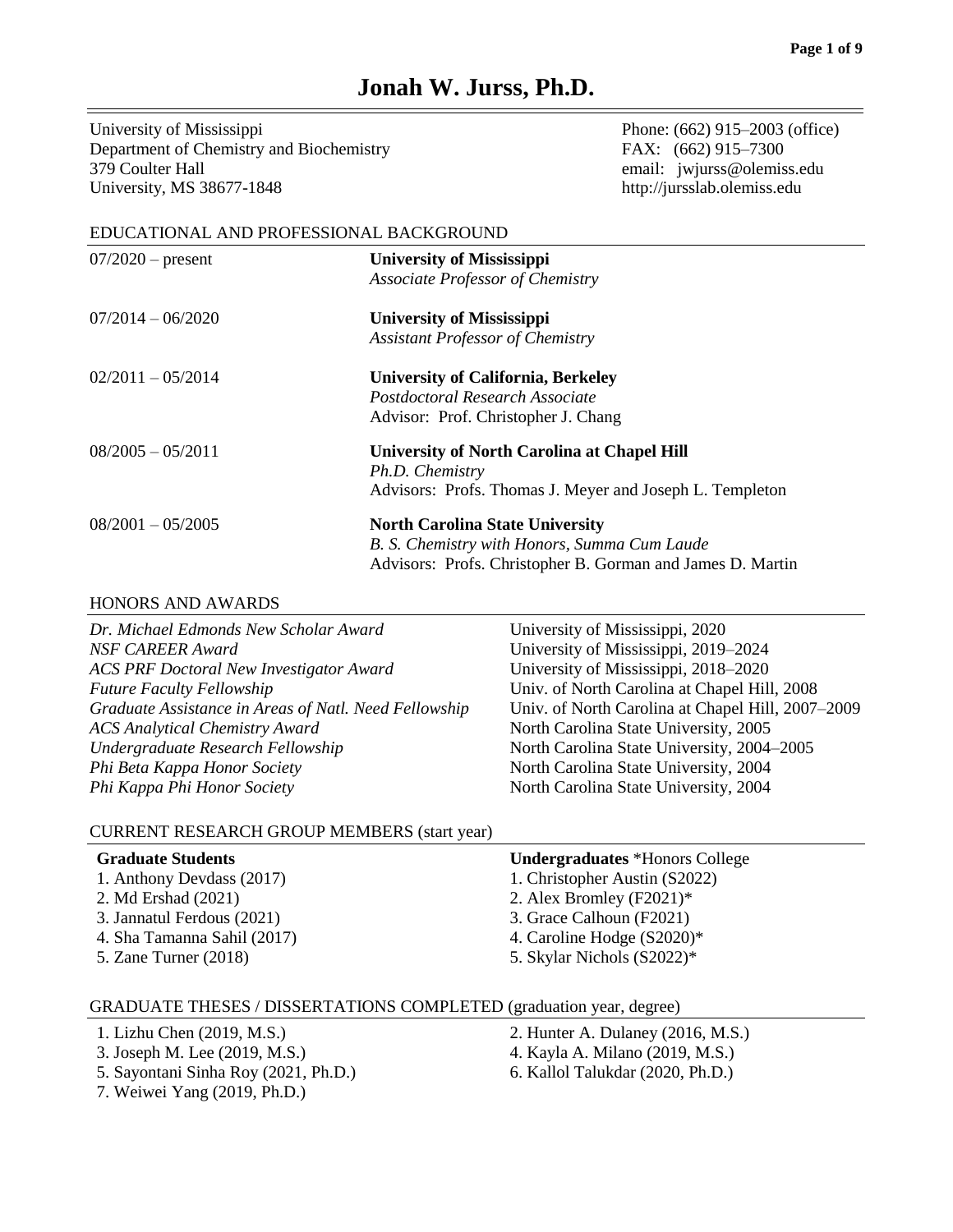### PAST POSTDOCTORAL ASSOCIATES

| Xiaojun Su             | $08/2016 - 01/2019$ | Tsinghua University (Ph.D.)                              |
|------------------------|---------------------|----------------------------------------------------------|
| Shrabanti Bhattacharya | $05/2020 - 11/2021$ | Indian Association of the Cultivation of Science (Ph.D.) |

UNDERGRADUATE ALUMNI (last year, semesters) \*Honors College, ^REU student, †Taylor Medal

| 1. Emily Ables (2017, 2)                                           | 2. Eva Amatya (2019, 4)*                 | 3. Nicole Bay (2019, 3)           |
|--------------------------------------------------------------------|------------------------------------------|-----------------------------------|
| 4. Logan Bell (2015, 2)                                            | 5. Andrew Boyd (2020, 2)                 | 6. Dawson Buettner $(2019, 3)^*$  |
| 7. Colleen Chernowsky (2017, 1) $\land$ 8. Ansu Edwards (2021, 4)* |                                          | 9. Sarah Farmer (2015, 2)         |
| 10. Allie Funderbunk $(2015, 1)$                                   | 11. Katrina Gateley (2015, 1)            | 12. Jacqueline Gledhill (2015, 2) |
| 13. Ryan Harvey (2014, 1)                                          | 14. Ryan Higgins (2016, 5)               | 15. Michael Holland (2015, 1)     |
| 16. Allison Hunter (2017, 2)                                       | 17. Asala Issa (2018, 2)                 | 18. Amir Khadivi (2016, 4)        |
| 19. Shannon Kirkland (2017, 2)                                     | 20. Hannah Kline $(2018, 1)^{\wedge}$    | 21. Chase Lance $(2020, 3)$ *^†   |
| 22. Madeline Mixon $(2017, 1)$                                     | 23. Skylar Nash (2019, 4)                | 24. Rebekah Nelson (2017, 3)      |
| 25. Winston Pitts (2017, 4)                                        | 26. Ankita Purohit (2015, 1)             | 27. Manpreet Singh $(2016, 4)$ *  |
| 28. Elizabeth Sleeper (2019, 1)                                    | 29. Jordan Spell $(2016, 1)$ ^           | 30. Natalie Taylor (2019, 3)      |
| 31. Cameron Trussell $(2019, 1)$ ^                                 | 32. Joseph Vaughan $(2019, 4)*{\dagger}$ | 33. Morgan Ward (2021, 1)^        |

### PAST HIGH SCHOOL STUDENT GROUP MEMBERS (month and year of research)

| 1. Ting Li $(\text{July } 2015)$ | 2. Robert Simmons (July 2015)       | 3. Mayukh Datta (July 2016)      |
|----------------------------------|-------------------------------------|----------------------------------|
| 4. Quristan Wilson (July 2016)   | 5. Yingjie Cheng (June 2017)        | 6. Vivienne Tenev (June 2017)    |
| 7. Makenzie Heron (July 2018)    | 8. Lillian Le (July 2018)           | 9. Brady Suttles (July 2018)     |
| 10. Ryley Fallon (July 2019)     | 11. Uriel Anaya-Witrago (July 2019) | 12. Nicholas Djedjos (June 2021) |
| 13. Nina Patel (June 2021)       | 14. Anika Ravi (June 2021)          |                                  |

### **Research Mentor as a Graduate Student or Postdoc**

03/2012 – 06/2013 UC Berkeley Undergraduate Subha Mohan (Medical School at UCLA) 01/2009 – 05/2010 UNC-CH Undergraduate Adam Preslar (Ph.D. Chemistry, Northwestern)

### PUBLICATIONSUndergraduate authors in red

43. Nugegoda, D.; Bhattacharya, S.; Hunt, L. A.; Schwartz, S. J.; Hammer, N. I.; **Jurss, J. W.**; Delcamp, J. H. Designing Self-Assembled Dye-Redox Shuttle Systems in Dye-Sensitized Solar Cells for Enhanced Low Light Power Conversion. *Submitted*.

42. Devdass, A.; Watson, J.; Firestone, E.; Hamann, T. W.; Delcamp, J. H.; **Jurss, J. W.** An Efficient Copperbased Redox Shuttle for DSCs Under Low-Light Conditions. *In revision*.

41. Sinha Roy, S.; Talukdar, K.; Sahil, S. T.; **Jurss, J. W.** Electrochemical and Light-driven CO<sup>2</sup> Reduction by Amine-Functionalized Rhenium Catalysts: A Comparison Between Primary and Tertiary Amine Substitutions. *In revision*.

40. **Jurss, J. W.**; Concepcion, J. J.; Templeton, J. L.; Meyer, T. J. Anion Involvement in Water Oxidation by the Blue Dimer,  $cis, cis$ -[(bpy)<sub>2</sub>(H<sub>2</sub>O)Ru<sup>III</sup>ORu<sup>III</sup>(OH<sub>2</sub>)(bpy)<sub>2</sub>]<sup>4+</sup>. *In revision.* 

39. Sahil, S. T.; McCardle, K. M.; Le Magueres, P.; Panetier, J. A.; **Jurss, J. W.** Investigations of a Copper(II) Bipyridyl-*N*-Heterocyclic Carbene Macrocycle for CO<sup>2</sup> Reduction: Identification of an Imidazolium Carboxylate Intermediate Leading to Demetalation. *In revision.*

38. Nugegoda, D.; Hunt, L. A.; Devdass, A.; Cheema, H.; **Jurss, J. W.**; Hammer, N. I.; Delcamp, J. H. Lewis Acid-Lewis Base Interactions Promote Fast Interfacial Electron Transfers with a Pyridine-Based Donor Dye in Dye-Sensitized Solar Cells. *ACS Appl. Energy Mater.* **2022**, *5*, 1516–1527. https://doi.org/10.1021/acsaem.1c02912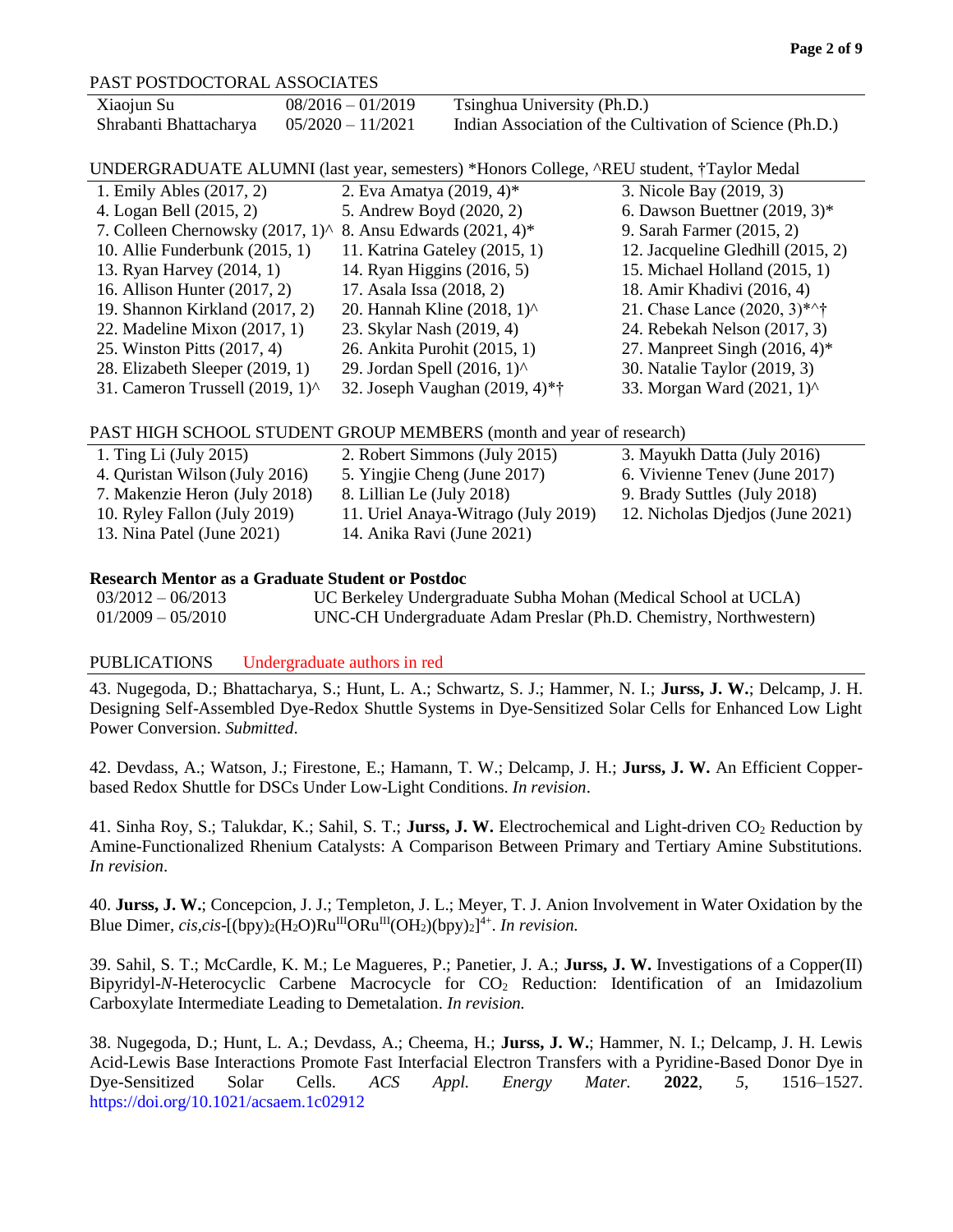37. Mitra, S.; Talukdar, K.; Prasad, P.; Misra, S. K.; Khan, S.; Sharp, J. S.; **Jurss, J. W.**; Chakraborty, S. A Rationally Designed Cu Chelator that Mitigates Cu-Induced ROS Production by Amyloid Beta. *ChemBioChem*  **2022**, *23*, e202100485. https://doi.org/10.1002/cbic.202100485

36. Devdass, A.;† Talukdar, K.;† Zeller, M.; Fortenberry, R. C.; **Jurss, J. W.** Exploring Different Equatorial Donors in a Series of Five-Coordinate Cu(II) Complexes Supported by Rigid Tetradentate Ligands. *Polyhedron*  **2022**, *212*, 115558. https://doi.org/10.1016/j.poly.2021.115558 († co-first authors)

35. Curiac, C.; Rodrigues, R. R.; Watson, J.; Hunt, L. A.; Devdass, A.; **Jurss, J. W.**; Hammer, N. I.; Fortenberry, R. C.; Delcamp, J. H. Iron Redox Shuttles with Wide Optical Gap Dyes for High Voltage Dye-Sensitized Solar Cells. *ChemSusChem* **2021**, *14*, 3084–3096. https://doi.org/10.1002/cssc.202100884

34. Saha, S.; Sahil, S. T.; Mazumder, M. M. R.; Stephens, A. M.; Cronin, B.; Duin, E. C.; **Jurss, J. W.**; Farnum, B. H. Synthesis, Characterization, and Electrocatalytic Activity of Bis(pyridylimino)Isoindoline Cu(II) and Ni(II) Complexes. *Dalton Trans.* **2021**, *50*, 926–935. https://doi.org/10.1039/D0DT03030A

33. Sinha Roy, S.;<sup>†</sup> Talukdar, K.;<sup>†</sup> Jurss, J. W. Electro- and Photochemical Reduction of CO<sub>2</sub> by Molecular Manganese Catalysts: Exploring the Positional Effect of Second Sphere Hydrogen-Bond Donors. *ChemSusChem* **2021**, *14*, 662–670. https://doi.org/10.1002/cssc.202001940 († co-first authors)

32. Morstein, J.; Höfler, D.; Ueno, K.; **Jurss, J. W.**; Walvoord, R. R.; Bruemmer, K. J.; Rezgui, S. P.; Brewer, T. F.; Saitoe, M.; Michel, B. W.; Chang, C. J. A Ligand-Directed Approach to Activity-Based Sensing: Developing Palladacycle Fluorescent Probes that Enable Endogenous Carbon Monoxide Detection. *J. Am. Chem. Soc.* **2020**, 142, 15917–15930. https://doi.org/10.1021/jacs.0c06405 (Preprint available at *ChemRxiv,* **2020**, https://doi.org/10.26434/chemrxiv.12547850.v1)

31. Talukdar, K.;† Sinha Roy, S.;† Amatya, E.; Sleeper, E. A.; Le Magueres, P.; **Jurss, J. W.** Enhanced Electrochemical CO<sup>2</sup> Reduction by a Series of Molecular Rhenium Catalysts Decorated with Second Sphere Hydrogen-Bond Donors. *Inorg. Chem.* **2020**, *59*, 6087–6099. https://doi.org/10.1021/acs.inorgchem.0c00154 († co-first authors)

30. Rodrigues, R. R.; Lee, J. M.; Taylor, N. S.; Cheema, H.; Chen, L.; Fortenberry, R. C.; Delcamp, J. H.; **Jurss, J. W.** Copper-Based Redox Shuttles Supported by Preorganized Tetradentate Ligands for Dye-Sensitized Solar Cells. *Dalton Trans.* **2020**, *49*, 343–355. https://doi.org/10.1039/C9DT04030G

29. Su, X.; McCardle, K. M.; Chen, L.; Panetier, J. A.; **Jurss, J. W.** Robust and Selective Cobalt Catalysts Bearing Redox-Active Bipyridyl-*N*-Heterocyclic Frameworks for Electrochemical CO<sub>2</sub> Reduction in Aqueous Solutions. *ACS Catal.* **2019**, *9*, 7398–7408. https://doi.org/10.1021/acscatal.9b00708

28. Talukdar, K.; Issa, A.; **Jurss, J. W.** Synthesis of a Redox-Active NNP-type Pincer Ligand and its Application to Electrocatalytic CO<sup>2</sup> Reduction with First-Row Transition Metal Complexes. *Front. Chem.* **2019**, *7*, 330. https://doi.org/10.3389/fchem.2019.00330

27. Shirley, H.; Su, X.; Sanjanwala, H.; Talukdar, K.; **Jurss, J. W.**; Delcamp, J. H. Durable Solar Powered Systems with Ni-Catalysts for Conversion of CO<sup>2</sup> or CO to CH4. *J. Am. Chem. Soc.* **2019**, *141*, 6617–6622. https://doi.org/10.1021/jacs.9b00937

26. Liyanage, N. P.; Yang, W.; Carpenter, C. A.; Guertin, S.; Sinha Roy, S.; Schmehl, R. H.; Delcamp, J. H.; **Jurss, J. W.** Photochemical CO<sub>2</sub> Reduction with Mononuclear and Dinuclear Rhenium Catalysts Bearing a Pendant Anthracene Chromophore. *Chem. Commun.* **2019**, *55*, 993–996. https://doi.org/10.1039/C8CC09155B

25. Chen, L.; Su, X.; **Jurss, J. W.** Selective Alkane C-H Bond Oxidation Catalyzed by a Non-heme Iron Complex Featuring a Robust Tetradentate Ligand. *Organometallics* **2018**, *37*, 4535–4539. https://doi.org/10.1021/acs.organomet.8b00611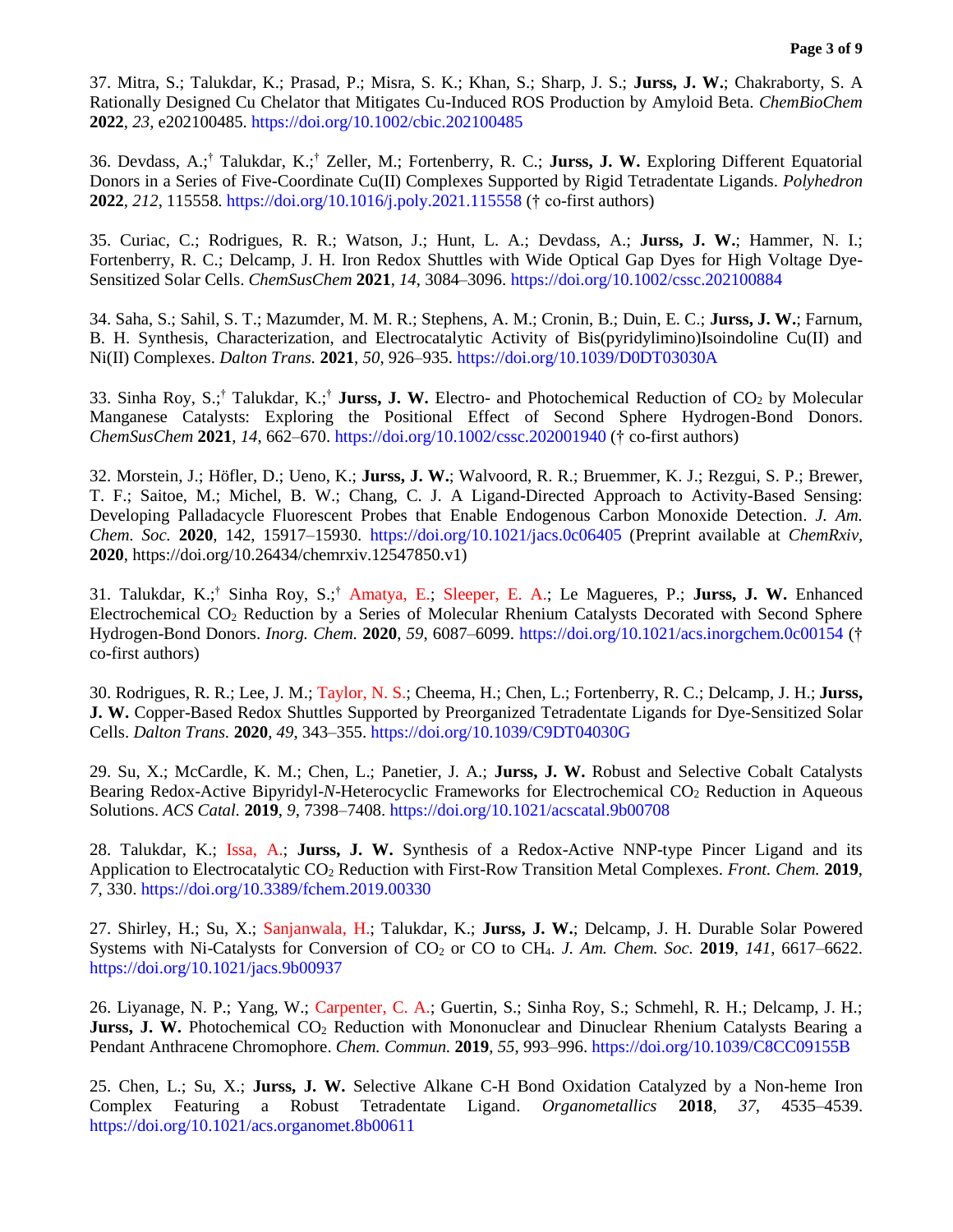24. Chen, L.; Dulaney, H. A.; Wilkins, B. O.; Farmer, S.; Zhang, Y.; Fronczek, F. R.; **Jurss, J. W.** High-Spin Enforcement in First-Row Metal Complexes of a Constrained Polyaromatic Ligand: Synthesis, Structure, and Properties. *New J. Chem.* **2018**, *42*, 18667–18677. https://doi.org/10.1039/C8NJ02072H

23. Yang, W.;<sup>†</sup> Sinha Roy, S.;<sup>†</sup> Pitts, W. C.; Nelson, R.; Fronczek, F. R.; **Jurss, J. W.** Electrocatalytic CO<sub>2</sub> Reduction with *Cis* and *Trans* Conformers of a Rigid Dinuclear Rhenium Complex: Comparing the Monometallic and Cooperative Bimetallic Pathways. *Inorg. Chem.* **2018**, *57*, 9564–9575. https://doi.org/10.1021/acs.inorgchem.8b01775 († co-first authors)

22. Huckaba, A. J.; Shirley, H.; Lamb, R.; Guertin, S.; Autry, S.; Cheema, H.; Talukdar, K.; Jones, T.; **Jurss, J. W.**; Dass, A.; Hammer, N. I.; Schmehl, R. H.; Webster, C. E.; Delcamp, J. H. A Mononuclear Tungsten Photocatalyst for H<sup>2</sup> Production. *ACS Catal.* **2018**, *8*, 4838–4847. https://doi.org/10.1021/acscatal.7b04242

21. Su, X.; McCardle, K. M.; Panetier, J. A.; Jurss, J. W. Electrocatalytic CO<sub>2</sub> Reduction with Nickel Complexes Supported by Tunable Bipyridyl-*N*-Heterocyclic Carbene Donors: Understanding Redox-Active Macrocycles. *Chem. Commun.* **2018**, *54*, 3351–3354. https://doi.org/10.1039/C8CC00266E

20. Chen, L.; Khadivi, A.; Singh, M.; **Jurss, J. W.** Synthesis of a Pentadentate Polypyrazine Ligand and its Application in Cobalt-Catalyzed Hydrogen Production. *Inorg. Chem. Front.* **2017**, *4*, 1649–1653. https://doi.org/10.1039/C7QI00362E

19. Liyanage, N. P.; Dulaney, H. A.; Huckaba, A. J.; **Jurss, J. W.**; Delcamp, J. H. Electrocatalytic Reduction of CO<sup>2</sup> to CO with Re-Pyridyl-NHCs: Proton Source Influence on Rates and Product Selectivities. *Inorg. Chem.*  **2016**, *55*, 6085–6094. https://doi.org/10.1021/acs.inorgchem.6b00626

18. Wilson, J.; Williams, J. S. D.; Petkovsek, C.; Reves, P.; **Jurss, J. W.**; Hammer, N. I.; Tschumper, G.; Watkins, D. L. Synergistic Effects of Halogen Bond and  $\pi$ - $\pi$  Interactions in Thiophene-based Building Blocks. *RSC Adv.* **2015***, 5,* 82544–82548. https://doi.org/10.1039/C5RA16680B

17. **Jurss, J. W.**; Khnayzer, R. S.; Panetier, J. A.; El Roz, K. A.; Nichols, E. M.; Head-Gordon, M.; Long, J. R.; Castellano, F. N.; Chang, C. J. Bioinspired Design of Redox-Active Ligands for Multielectron Catalysis: Effects of Positioning Pyrazine Reservoirs on Cobalt for Electro- and Photocatalytic Generation of Hydrogen from Water. *Chem. Sci.* **2015**, *6,* 4954–4972. https://doi.org/10.1039/C5SC01414J

### *Prior to the University of Mississippi*

16. Khnayzer, R. S.; Thoi, V. S.; Nippe, M.; King, A. E.; **Jurss, J. W.**; El Roz, K. A.; Long, J. R.; Chang, C. J.; Castellano, F. N. Towards a Comprehensive Understanding of Visible-Light Photogeneration of Hydrogen from Water Using Cobalt(II) Polypyridyl Catalysts. *Energy Environ. Sci.* **2014**, *7*, 1477–1488. https://doi.org/10.1039/C3EE43982H

15. Moonshiram, D.; **Jurss, J. W.**; Concepcion, J. J.; Zakharova, T.; Alperovich, I.; Meyer, T. J.; Pushkar, Y. Structure and Electronic Configurations of the Intermediates of Water Oxidation in Blue Ruthenium Dimer Catalysis. *J. Am. Chem. Soc.* **2012**, *134*, 4625**–**4636. https://doi.org/10.1021/ja208636f

14. **Jurss, J. W.**; Concepcion, J. J.; Butler, J. M.; Omberg, K. M.; Baraldo, L. M.; Thompson, D. G.; Lebeau, E. L.; Hornstein, B.; Schoonover, J. R.; Jude, H.; Thompson, J. D.; Dattelbaum, D. M.; Rocha, R. C.; Templeton, J. L.; Meyer, T. J. Electronic Structure of the Water Oxidation Catalyst,  $cis, cis$ - $[(by)_2(H_2O)Ru^{III}O Ru^{III}(OH_2)(bpy)_2[(ClO_4)_4]$ . The Blue Dimer. *Inorg. Chem.* **2012,** 51, 1345–1358. https://doi.org/10.1021/ic201521w

13. Chen, Z.; Vannucci, A. K.; Concepcion, J. J.; **Jurss, J. W.**; Meyer, T. J. Proton Coupled Electron Transfer at Modified Electrodes by Multiple Pathways. *Proc. Natl. Acad. Sci. USA* **2011***, 108*, E1461**–**E1469. https://doi.org/10.1073/pnas.1115769108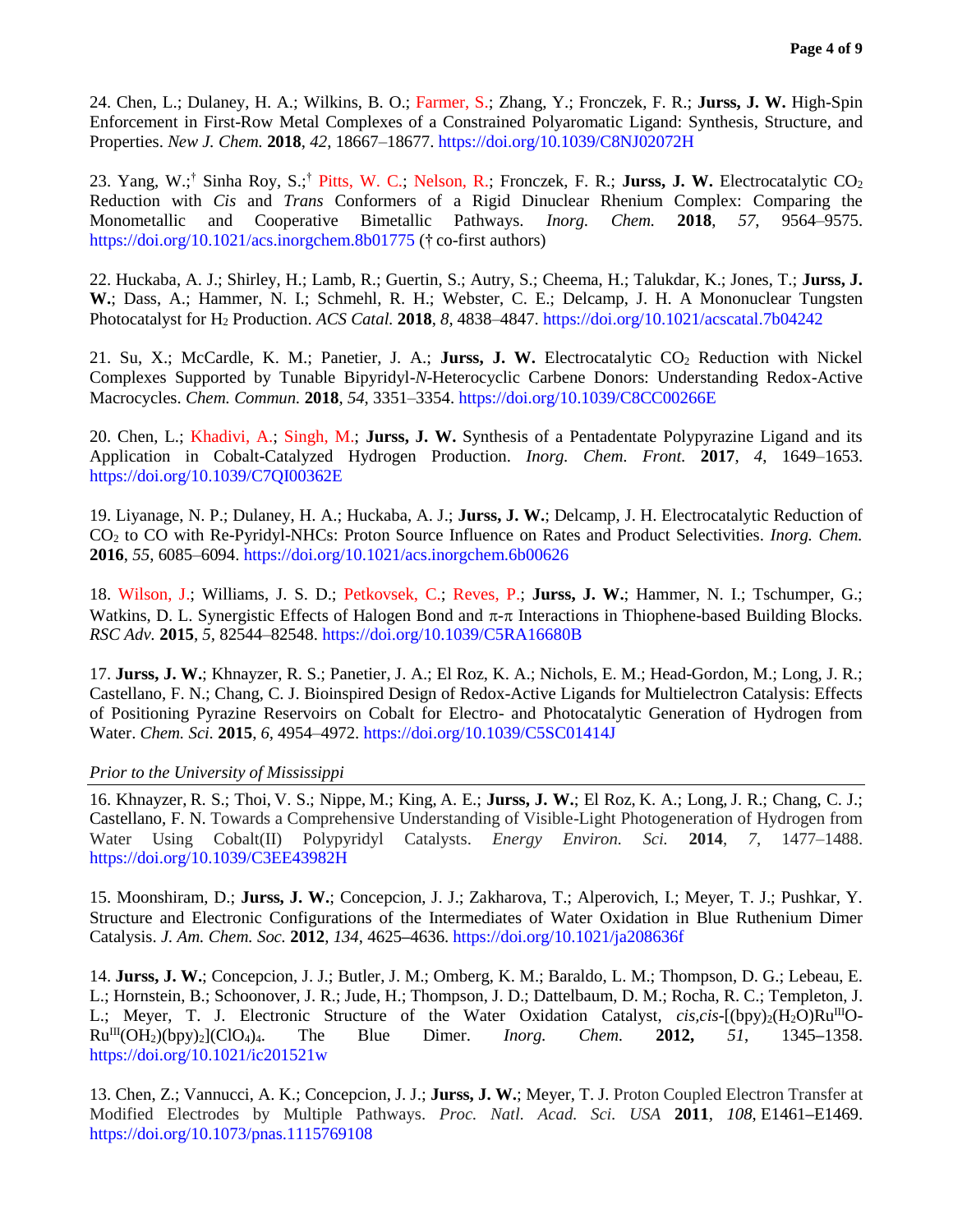12. Alperovich, I.; Smolentsev, G.; Moonshiram, D.; **Jurss, J. W.**; Concepcion, J. J.; Meyer, T. J.; Soldatov, A.; Pushkar, Y. Understanding the Electronic Structure of 4d Metal Complexes: From Molecular Spinors to L-Edge Spectra of a di-Ru Catalyst. *J. Am. Chem. Soc.* **2011**, *133*, 15786**–**15794. https://doi.org/10.1021/ja207409q

11. Song, W.; Brennaman, M. K.; Concepcion, J. J.; **Jurss, J. W.**; Hoertz, P. G.; Luo, H.; Chen, C.; Hanson, K. G.; Meyer, T. J. Interfacial Electron Transfer Dynamics for  $\left[\text{Ru(bpy)}_2\right]\left((4,4^2-\text{PO}_3\text{H}_2)_2\text{bpy}\right)]^{2+}$  Sensitized TiO<sub>2</sub> in a Dye Sensitized Photoelectrosynthesis Cell. Factors Influencing Efficiency and Dynamics. *J. Phys. Chem. C* **2011**, *115*, 7081**–**7091. https://doi.org/10.1021/jp200124k

10. Brennaman, M. K.; Patrocinio, A. O. T.; Song, W.; **Jurss, J. W.**; Concepcion, J. J.; Hoertz, P. G.; Traub, M. C.; Iha, N. Y. M.; Meyer, T. J. Interfacial Electron Transfer Dynamics Following Laser Flash Photolysis of [Ru(bpy)<sub>2</sub>((4,4'-PO<sub>3</sub>H<sub>2</sub>)<sub>2</sub>bpy)]<sup>2+</sup> in TiO<sub>2</sub> Nanoparticle Films in Aqueous Environments. *ChemSusChem* 2011, 4, 216**–**227. https://doi.org/10.1002/cssc.201000356

9. Gagliardi, C. J.; **Jurss, J. W.**; Thorp, H. H.; Meyer, T. J. Surface Activation of Electrocatalysis at Oxide Electrodes. Concerted Electron-Proton Transfer. *Inorg. Chem.* **2011**, *50*, 2076–2078. https://doi.org/10.1021/ic102524f

8. **Jurss, J. W.**; Concepcion, J. J.; Norris, M. R.; Templeton, J. L.; Meyer, T. J. Surface Catalysis of Water Oxidation by the Blue Ruthenium Dimer. *Inorg. Chem.* **2010**, *49*, 3980–3982*.* https://doi.org/10.1021/ic100469x

7. Concepcion, J. J.; **Jurss, J. W.**; Norris, M. R.; Chen, Z.; Templeton, J. L.; Meyer, T. J. Catalytic Water Oxidation by Single-Site Ruthenium Catalysts. *Inorg. Chem.* **2010**, *49*, 1277–1279. https://doi.org/10.1021/ic901437e

6. Chen, Z.; Concepcion, J. J.; **Jurss, J. W.**; Meyer, T. J. Single-Site, Catalytic Water Oxidation on Oxide Surfaces. *J. Am. Chem. Soc.* **2009**, *131*, 15580–15581. https://doi.org/10.1021/ja906391w

5. Concepcion, J. J.; **Jurss, J. W.**; Hoertz, P. G.; Meyer, T. J. Catalytic and Surface**-**Electrocatalytic Water Oxidation by Redox Mediator-Catalyst Assemblies. *Angew. Chem. Int. Ed.* **2009**, *48*, 9473**–**9476*.* https://doi.org/10.1002/anie.200901279

4. Concepcion, J. J.; **Jurss, J. W.**; Brennaman, M. K.; Hoertz, P. G.; Patrocinio, A. O. T.; Iha, N. Y. M.; Templeton, J. L.; Meyer, T. J. Making Oxygen with Ruthenium Complexes. *Acc. Chem. Res.* **2009***, 42*, 1954– 1965. https://doi.org/10.1021/ar9001526

3. Concepcion, J. J.; **Jurss, J. W.**; Templeton, J. L.; Meyer, T. J. One Site is Enough. Catalytic Water Oxidation by [Ru(tpy)(bpm)(OH2)]2+ and [Ru(tpy)(bpz)(OH2)]2+ . *J. Am. Chem. Soc.* **2008**, *130*, 16462–16463. https://doi.org/10.1021/ja8059649

2. Concepcion, J. J.; **Jurss, J. W.**; Templeton, J. L.; Meyer, T. J. Mediator-assisted water oxidation by the ruthenium "blue dimer" *cis,cis*-[(bpy)<sub>2</sub>(H<sub>2</sub>O)RuORu(OH<sub>2</sub>)(bpy)<sub>2</sub>]<sup>4+</sup>. *Proc. Natl. Acad. Sci. USA* 2008, 105, 17632–17635. https://doi.org/10.1073/pnas.0807153105

1. Liu, F.; Concepcion, J. J.; **Jurss, J. W.**; Cardolaccia, T.; Templeton, J. L.; Meyer, T. J. Mechanisms of Water Oxidation from the Blue Dimer to Photosystem II. *Inorg. Chem.* **2008**, *47*, 1727–1752. https://doi.org/10.1021/ic701249s

# PATENTS AND PATENT APPLICATIONS

Concepcion, J. J.; Chen, Z.; Jurss, J. W.; Templeton, J. L.; Hoertz, P.; Meyer, T. J. Ruthenium or osmium complexes and their uses as catalysts for water oxidation. *U.S. Patent* #: 8,871,078 (**2014**), #: 9,359,680 (**2016**).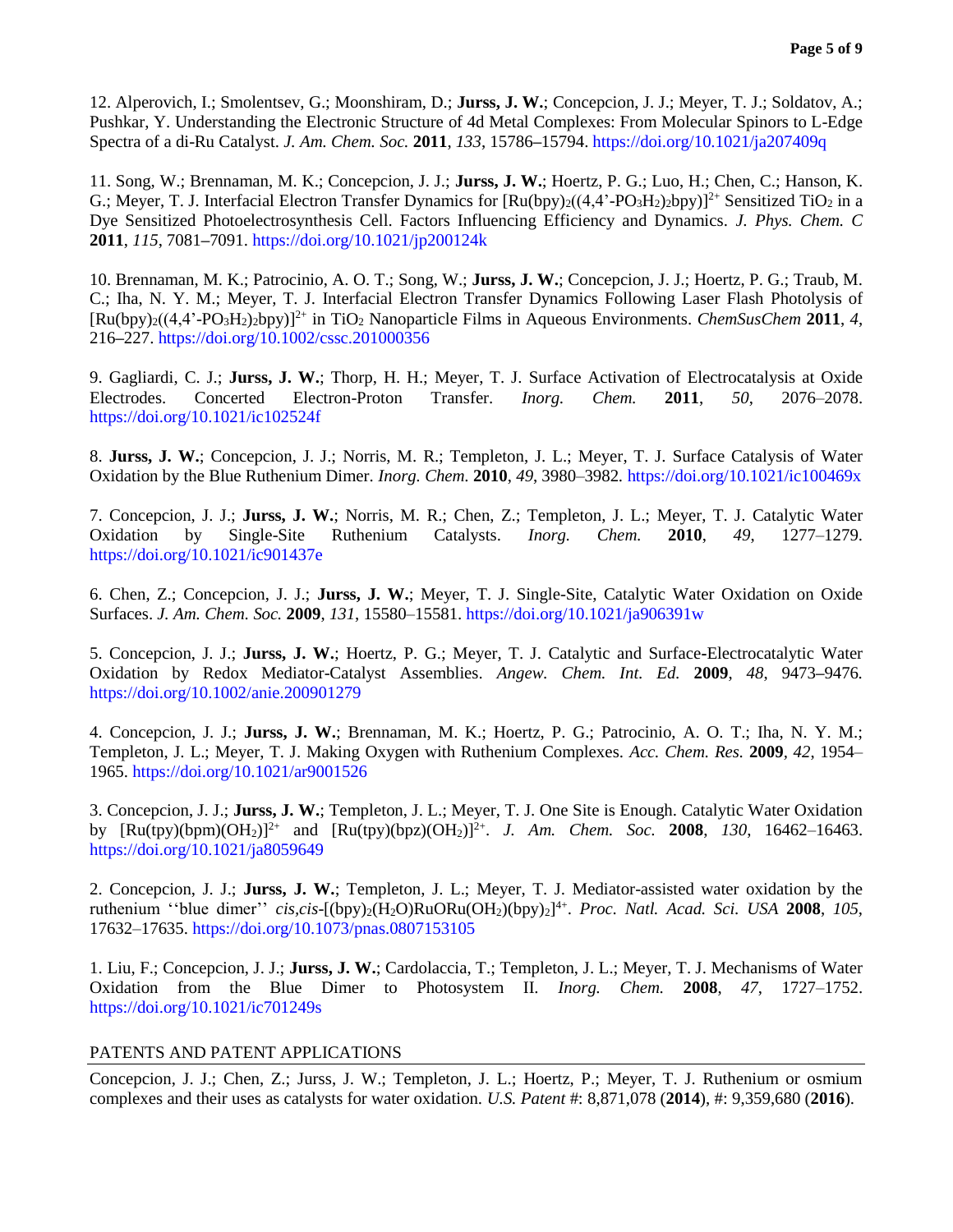Concepcion, J. J.; Jurss, J. W.; Hoertz, P.; Meyer, T. J. Nanoparticle electrodes and methods of preparation. *PCT Int. Appl.* **2011**, WO 2011/142848 A2.

#### FUNDING

- NSF CAREER Award CHE-1848478 (2019–2024), Principal Investigator, "CAREER: Precise Structural Control in Transformative Catalysts for Efficient Multielectron Carbon Dioxide Reduction", \$563,972.
- NSF OIA-1757220 (2018–2023), Collaborative, "RII Track-1: Center for Emergent Molecular Optoelectronics (CEMOs)", \$20,000,000 (\$634,577 to Jurss).
- NSF REU CHE-1757888 (2018–2021), Senior Personnel, "REU Site: Ole Miss Physical Chemistry Summer Research Program", \$299,000.
- ACS Petroleum Research Fund Doctoral New Investigator 58707-DNI3 (2018–2020), Principal Investigator, "Developing Durable and Highly Reactive Iron-Oxo Catalysts for Hydrocarbon Functionalization", \$110,000.
- NSF OIA-1539035 (2016–2019), Senior Personnel, "Feeding and Powering the World Capturing Sunlight to Split Water and Generate Fertilizer and Fuels", \$37,500.
- NSF REU CHE-1156713 (2015–2017), Senior Personnel, "REU Site: Ole Miss Physical Chemistry Summer Research Program", \$326,697.
- NSF MRI CHE-1532079 (2015–2017), Senior Personnel, "MRI: Acquisition of a Raman Spectrometer for Research and Training at the University of Mississippi", \$231,429.
- UM CLA Summer Research Grant (2015–2016), Principal Investigator, "Cooperative Catalysis with Dinuclear Metal Complexes for Carbon Dioxide Reduction", \$15,000.
- Sally McDonnell Barksdale Honors College (2014–2019), Principal Investigator, "Efficient Carbon Dioxide Conversion to Renewable Fuels", \$4,000.

#### INVITED SEMINARS / TALKS

| Feb 22, 2022  | University of Southern California                                                 | Los Angeles, CA |
|---------------|-----------------------------------------------------------------------------------|-----------------|
| Nov 12, 2021  | Southeastern Regional Meeting of the ACS (SERMACS)                                | Birmingham, AL  |
|               | -Multidentate Ligand Systems in Inorganic Chemistry Symp.                         |                 |
| Nov 11, 2021  | SERMACS - Clean Energy Harvesting, Conversion & Storage Symp.                     | Birmingham, AL  |
| Nov 11, 2021  | SERMACS - Inorganic ET Reactions for Energy Storage Symp.                         | Birmingham, AL  |
| Nov 5, 2021   | <b>East Tennessee State University</b>                                            | Virtual         |
| Nov 2, 2021   | Southwest Regional Meeting of the ACS (SWRM)<br>-Bioinorganic Chemistry Symposium | Austin, TX      |
| Oct 19, 2021  | Louisiana State University                                                        | Virtual         |
| Jan 29, 2021  | University of Richmond                                                            | Virtual         |
| Aug 20, 2020  | Indian Institute of Technology, Guwahati                                          | Virtual         |
| Feb 28, 2020  | Samford University                                                                | Birmingham, AL  |
| Feb 6, 2020   | University of Tennessee, Knoxville                                                | Knoxville, TN   |
| Nov 18, 2019  | Millsaps College                                                                  | Jackson, MS     |
| Nov 7, 2019   | North Carolina State University                                                   | Raleigh, NC     |
| Oct 20, 2019  | SERMACS - Catalysis in Aqueous & Alternative Media Symp.                          | Savannah, GA    |
| Oct 8, 2019   | University of North Carolina at Chapel Hill                                       | Chapel Hill, NC |
| Sept 17, 2019 | Johns Hopkins University                                                          | Baltimore, MD   |
| June 11, 2019 | ACS 23 <sup>rd</sup> Green Chemistry & Engineering Conference                     | Reston, VA      |
|               | -Catalysis for CO <sub>2</sub> Conversion Symposium                               |                 |
| Apr 17, 2019  | University of South Carolina                                                      | Columbia, SC    |
| Apr 3, 2019   | ACS National Meeting - Small Molecule Activation Symp.                            | Orlando, FL     |
| Mar 8, 2019   | <b>SUNY Binghamton University</b>                                                 | Binghamton, NY  |
| Feb 28, 2019  | University of Alabama                                                             | Tuscaloosa, AL  |
| Feb 21, 2019  | <b>Auburn University</b>                                                          | Auburn, AL      |
| Feb 15, 2019  | University of Memphis                                                             | Memphis, TN     |
| Nov 13, 2018  | <b>Rhodes College</b>                                                             | Memphis, TN     |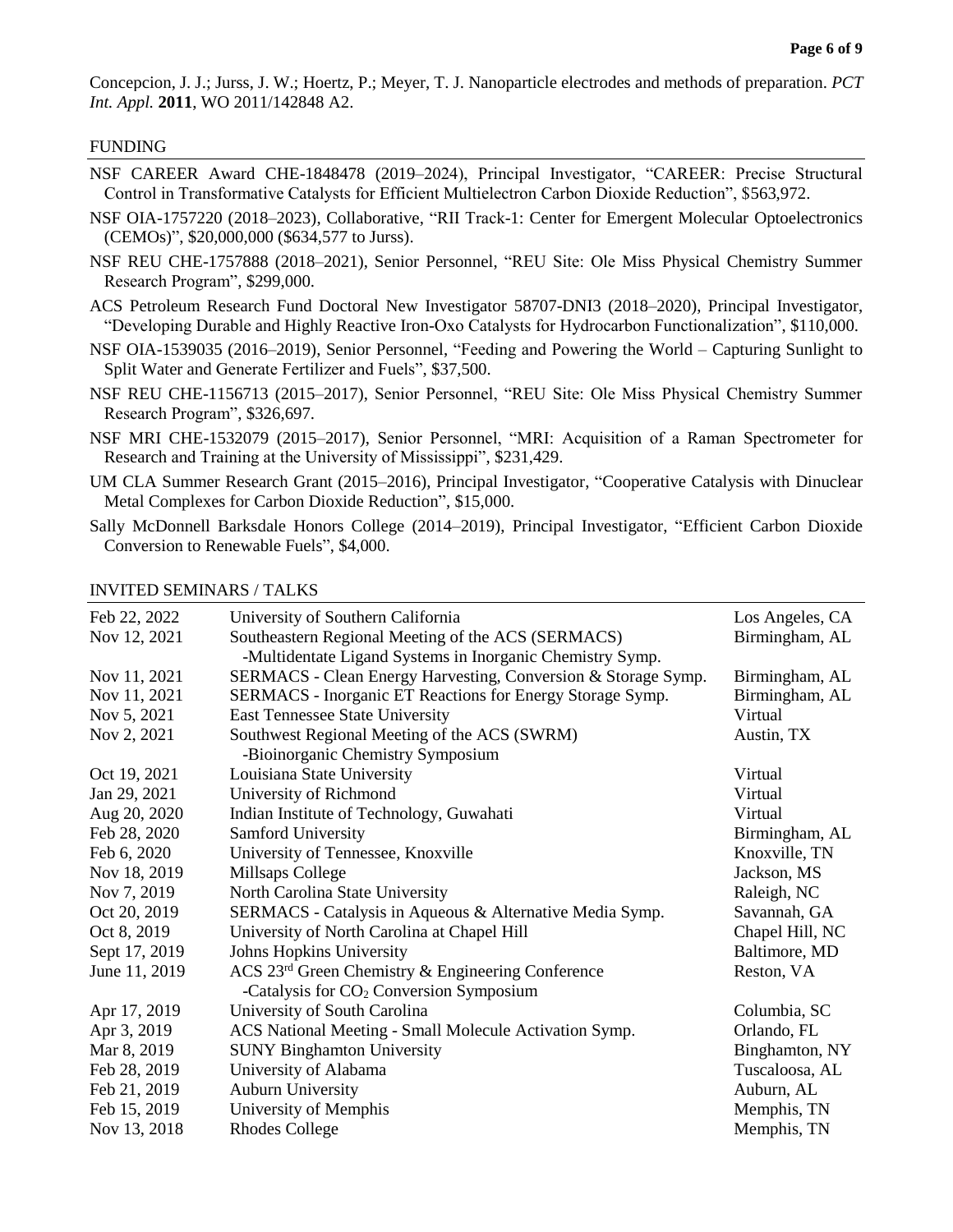| Nov 2, 2018   | <b>SERMACS</b> - Electrochem / Energy Conversion Symposium | Augusta, GA      |
|---------------|------------------------------------------------------------|------------------|
| Sept 21, 2018 | Southern Methodist University                              | Dallas, TX       |
| Sept 19, 2018 | <b>Texas Tech University</b>                               | Lubbock, TX      |
| Mar 21, 2018  | ACS National Meeting - PCET Photocatalysis Symposium       | New Orleans, LA  |
| Nov 3, 2017   | Mississippi State University                               | Starkville, MS   |
| Sept 1, 2017  | University of Tennessee, Chattanooga                       | Chattanooga, TN  |
| Mar 13, 2017  | <b>Tulane University</b>                                   | New Orleans, LA  |
| Nov 16, 2016  | Advanced Materials for Transformative Changes Conference   | Oxford, MS       |
|               | -Mississippi Research Consortium                           |                  |
| Oct 26, 2016  | <b>SERMACS</b> - Electrocatalysis Symposium                | Columbia, SC     |
| Aug 24, 2016  | ACS National Meeting - Thomas J. Meyer Symposium           | Philadelphia, PA |
| Apr 29, 2016  | University of Mississippi (Chemical Engineering)           | Oxford, MS       |
| Apr 15, 2016  | <b>Western Carolina University</b>                         | Cullowhee, NC    |
| May 1, 2015   | <b>Union University</b>                                    | Jackson, TN      |
| Mar 13, 2015  | Southeastern Louisiana University                          | Hammond, LA      |
| Feb 6, 2015   | <b>Jackson State University</b>                            | Jackson, MS      |
| Nov 6, 2014   | Louisiana State University                                 | Baton Rouge, LA  |
| Sept 18, 2014 | University of Mississippi (Chemistry and Biochemistry)     | Oxford, MS       |

# TEACHING EXPERIENCE

| <b>Professor</b>            | University of Mississippi                                         |  |
|-----------------------------|-------------------------------------------------------------------|--|
| Fall 2015, 2016             | Chem 105: General Chemistry I                                     |  |
| Spring 2016, 2017           | Chem 106: General Chemistry II                                    |  |
| Spring 2020                 | Chem 393: Advanced Special Topics in Chemistry                    |  |
| Fall 2017-2021              | Chem 401: Inorganic Chemistry                                     |  |
| Spring 2022                 | Chem 544: Chemical Applications of Group Theory                   |  |
| Fall 2014, 2017-2021        | Chem 701: Advanced Inorganic Chemistry I                          |  |
| Spring 2018, 2020           | Chem 702: Organometallic Chemistry of the Transition Metals       |  |
| Spring 2015, 2019, 2021     | Chem 741: Electronic Structure and Electron Transfer in Catalysis |  |
| Cuaduate Teaching Assistant | $L_{\text{min}}$                                                  |  |

**Graduate Teaching Assistant** *University of North Carolina at Chapel Hill* Fall 2007, Spring 2009 TA / guest lecturer of 2 graduate-level courses (Chem 465, Chem 752) Fall 2005, Spring/Fall 2006 3 laboratory sections (Chem 101L, Chem 550L)

# SERVICE AND SYNERGISTIC ACTIVITIES

### *To the Department*

- 1. Department Outside Speakers Seminar Coordinator (2015 present)
	- Scheduled / coordinated visits and reimbursements for >80 invited speakers
- 2. Ole Miss Research in Catalysis Summer Research Program for undergraduates (2015 present)
- 3. Artificial Photosynthesis Research Experience for High School Students summer program (2015 present)
- 4. Developed new graduate-level course *Chem 741: Electronic Structure and Electron Transfer in Catalysis*
- 5. Active in Ole Miss Local Section of the American Chemical Society (2014 present)
	- Chair-Elect of the Local Section in 2016
	- Chair of the Local Section in 2017
- 6. Cottrell Scholars Collaborative New Faculty Workshop Selected Attendee 2014
- 7. Member of Graduate Student Admissions Committee (2018 present)
- 8. Member of Department Instrumentation Committee (2018 present)
- 9. Member of Graduate Student Support Committee (2017 present)
- 10. Member of Graduate Student Recruiting Committee (2014 present)
- 11. Member of Diversity, Equity, and Inclusion Committee (2020 present)
- 12. Helped plan ACS Program-in-a-Box events for SMACS student organization (02/21/2017, 10/24/2017)
- 13. Faculty Liaison/Advisor to Young Chemists Committee of Ole Miss ACS Chapter (2015 present)
- 14. Undergraduate Degree Advisor for 15 students (2015 2018)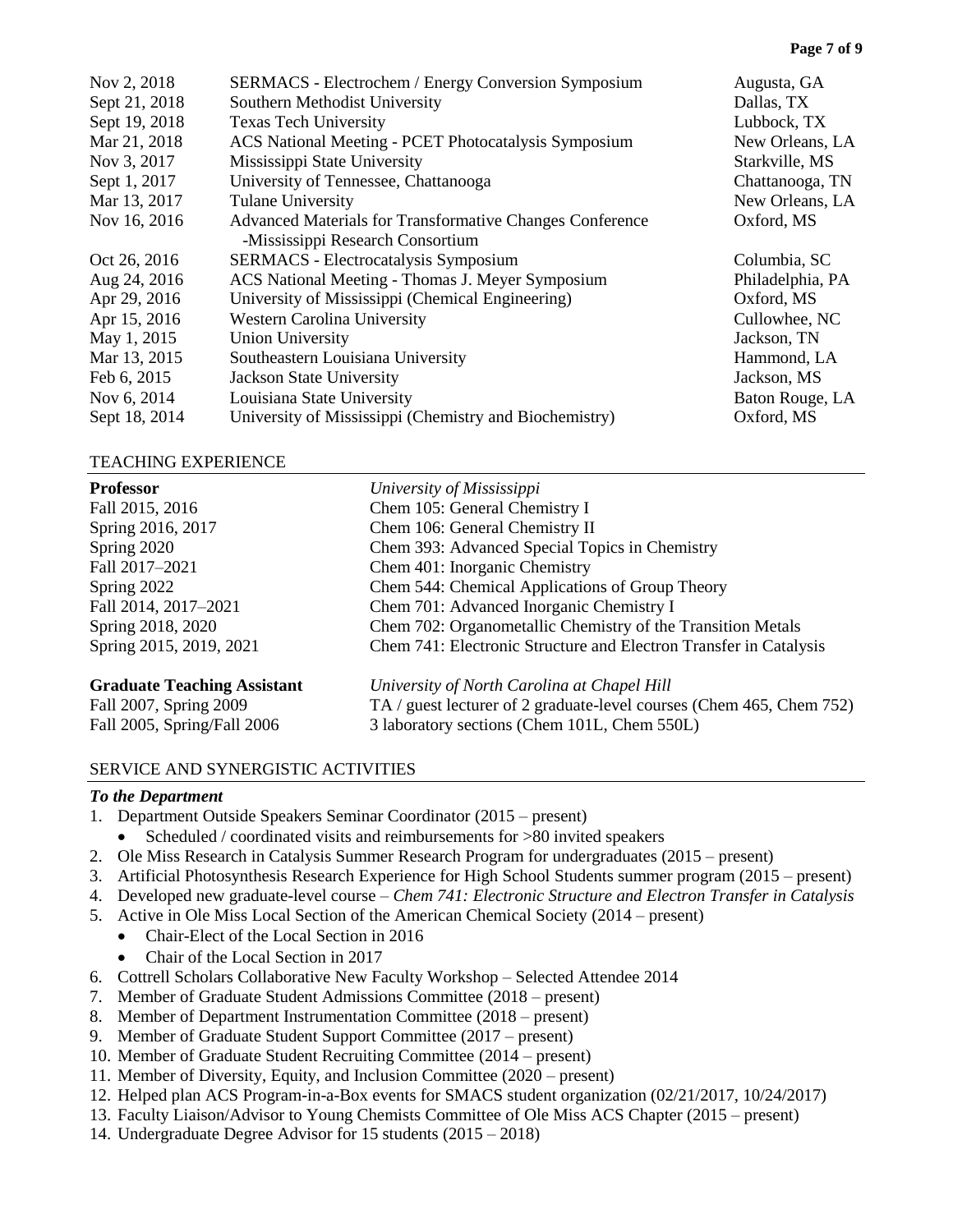- 15. Served on a Faculty Search Committee for new Assistant Professor of Chemistry and Biochemistry (2019)
- 16. Wrote and graded 11 Inorganic Cumulative Exams 04/24/2015, 11/13/2015, 04/22/2016, 09/30/2016, 04/25/2017, 11/03/2017, 11/02/2018, 05/03/2019, 12/06/2019, 02/05/2021, 10/08/2021

# *To the Profession*

- 17. Chair/Presider of Inorganic Catalysts Session at ACS National Meeting in Orlando, FL (04/03/2019)
- 18. Proposal reviewer for National Science Foundation (2017 present)
- 19. Proposal reviewer for ACS Petroleum Research Fund (2017 present)
- 20. Journal Referee for: *Nature Catalysis, Nature Communications, Journal of the American Chemical Society, ACS Catalysis, Chemical Science, Chemical Communications, ACS Applied Energy Materials, Inorganic Chemistry, Dalton Transactions, Organometallics, Inorganic Chemistry Frontiers, ChemPhotoChem, ChemElectroChem, European Journal of Inorganic Chemistry, Journal of the Electrochemical Society, Electrochimica Acta, Materials Advances, Polyhedron, Inorganica Chimica Acta, Journal of Organometallic Chemistry, Journal of Molecular Structure, Trends in Chemistry*
- 21. Senior Personnel in the Ole Miss Physical Chemistry REU Program (2015 present)
	- Mentor one external undergraduate student each summer in original research and give lectures on renewable energy catalysis to all REU participants.
- 22. Judge at 2019 Mississippi Region VII Science Fair (03/21/2019)
- 23. Science columnist for *The Oxford Eagle* newspaper of Oxford, Mississippi (×2)
- 24. Judge at 2017 Mississippi Region VII Science Fair (03/23/2017)
- 25. Research talk and tour of Departmental research facilities for AP Chemistry class from Lafayette High School (08/12/2016)
- 26. Judge at 2016 State of Mississippi Science Fair (04/05/2016)
- 27. Hosted 40 Mississippi high students from Lafayette High School in Chem 105 lecture, gave tour of Departmental research facilities (09/23/2015)
- 28. Served as a proposal reviewer through ORAU Peer Review (07/2015)
- 29. Served as a proposal reviewer for the Marsden Fund (07/2019)
- 30. Judge at 2015 Mississippi Region VII Science Fair (04/10/2015)
- 31. Academic Panelist at Career Paths in the Physical Sciences Conference at Southeastern Louisiana University in Hammond, LA (11/07/2014)
- 32. Member of the American Chemical Society (2008 present)

# *To the University*

- 33. Served on a Faculty Search Committee for UM Department of BioMolecular Sciences (2017)
- 34. Served on the Committee on Members in Course (COMIC) for selection of new inductees into the Phi Beta Kappa Honors Society (2021, 2022)

# *Other Activities*

- 35. Board Member of Oxford-Lafayette County Habitat for Humanity (2018 present)
- 36. *RebelWell* Wellness Champion for Department of Chemistry and Biochemistry (2015 2019)
- 37. Charter Member of Run Oxford (2015 present)
- 38. Elected Vice-President of Run Oxford (2022)

### GRADUATE STUDENT COMMITTEE MEMBER (year finished) \*Ph.D. awarded, ^M.S. awarded

| 1. Christine Curiac               | 2. Seth Darlington              | 3. Shakeyia Davis (2018)^     |
|-----------------------------------|---------------------------------|-------------------------------|
| 4. Austin Dorris                  | 5. Mostafa Elhendawy            | 6. Dilan Karunathilaka        |
| 7. Suchitra Mitra (2021)*         | 8. Dinesh Nugegoda              | 9. Sreya Malayam Parambath    |
| 10. Adithya Peddapurum $(2019)^*$ | 11. Divyansh Prakash            | 12. Pallavi Prasad (2022)*    |
| 13. Milan Rambukwella (2018)*     | 14. Tharindu Ranathunge         | 15. Roberta Rodrigues (2019)* |
| 16. Dhanashree Selvan             | 17. Hunter Shirley $(2021)^*$   | 18. Weerachai Silprakob (UA)  |
| 19. Nicholas Sparks               | 20. Kalpani Hirunika Wijesinghe |                               |